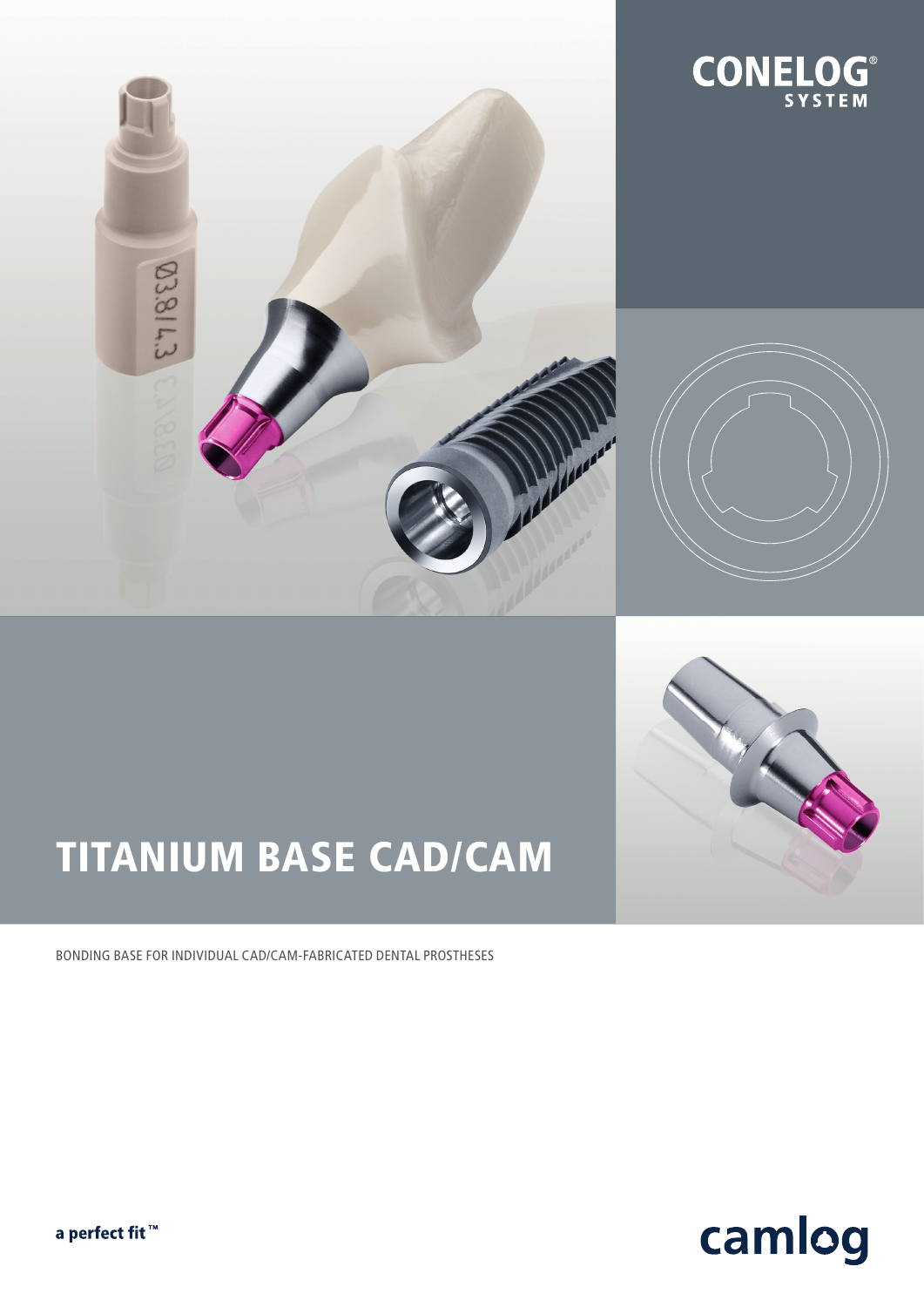# TITANIUM BASE CAD/CAM SAFE CONNECTION BETWEEN IMPLANT AND INDIVIDUALLY CAD/CAM-FABRICATED PROSTHETIC RESTORATION

### CONELOG® TITANIUM BASE CAD/CAM

The Titanium base CAD/CAM enables restorations with individual, two-part abutments made from suitable materials on SCREW-LINE implants. It is available in two gingival heights (0.8 and 2 mm) and is used as a bonding base for individual implant-supported reconstructions such as mesostructures and superstructures. For simplification of the process flow, a dark purple anodized abutment screw and a bonding aid are included in each packaging.

To extend their scope of use, the geometries of the new Titanium bases CAD/ CAM, the modelling aids, the abutment and lab screws have been adapted to accommodate the Sirona inCoris ZI meso blocks.

#### ALL BENEFITS AT A GLANCE

- Implant-abutment connection with tapered inner geometry for a precise, stable and antirotational connection
- Available in two gingival heights for optimal adaptation to the vertical implant position and the emergence profile
- Large bonding surface for high stability and reliable adhesion of the bonding
- Bonding aid and abutment screw for Titanium base CAD/CAM included
- Unambiguous and fast positioning of the Titanium base CAD/CAM thanks to the precise abutment guidance in the implant
- Easy removal of the Titanium base CAD/CAM from the implant with the disconnector
- Integrated in the Sirona work process (can be used with the inCoris meso blocks)





# CONELOG® MODELING AID

The modeling aid helps simplify the fabrication of mesostructures and crown frameworks on the Titanium base CAD/CAM and comes color-coded for implant diameters 3.3/3.8/4.3/5.0 mm. The modeling aid burns residue-free and can be individually shortened.

#### PROCESSING OPTIONS

Direct scanning of a wax-up fabricated on a modeling aid. Alternatively, the wax-up can be cast into a framework using the casting technique or pressed into a framework using the pressing technique.

#### ALL BENEFITS AT A GLANCE

- Simple fabrication of a wax-up for scanning or a casted, respectively pressed, prosthetic restoration
- Inner configuration provides the optimal bonding space to the titanium base for the casting and pressing technique
- Extended design of the cervical edge enables good modeling
- Retention indentations for good adhesion of the modeling material
- Self-retaining on the titanium base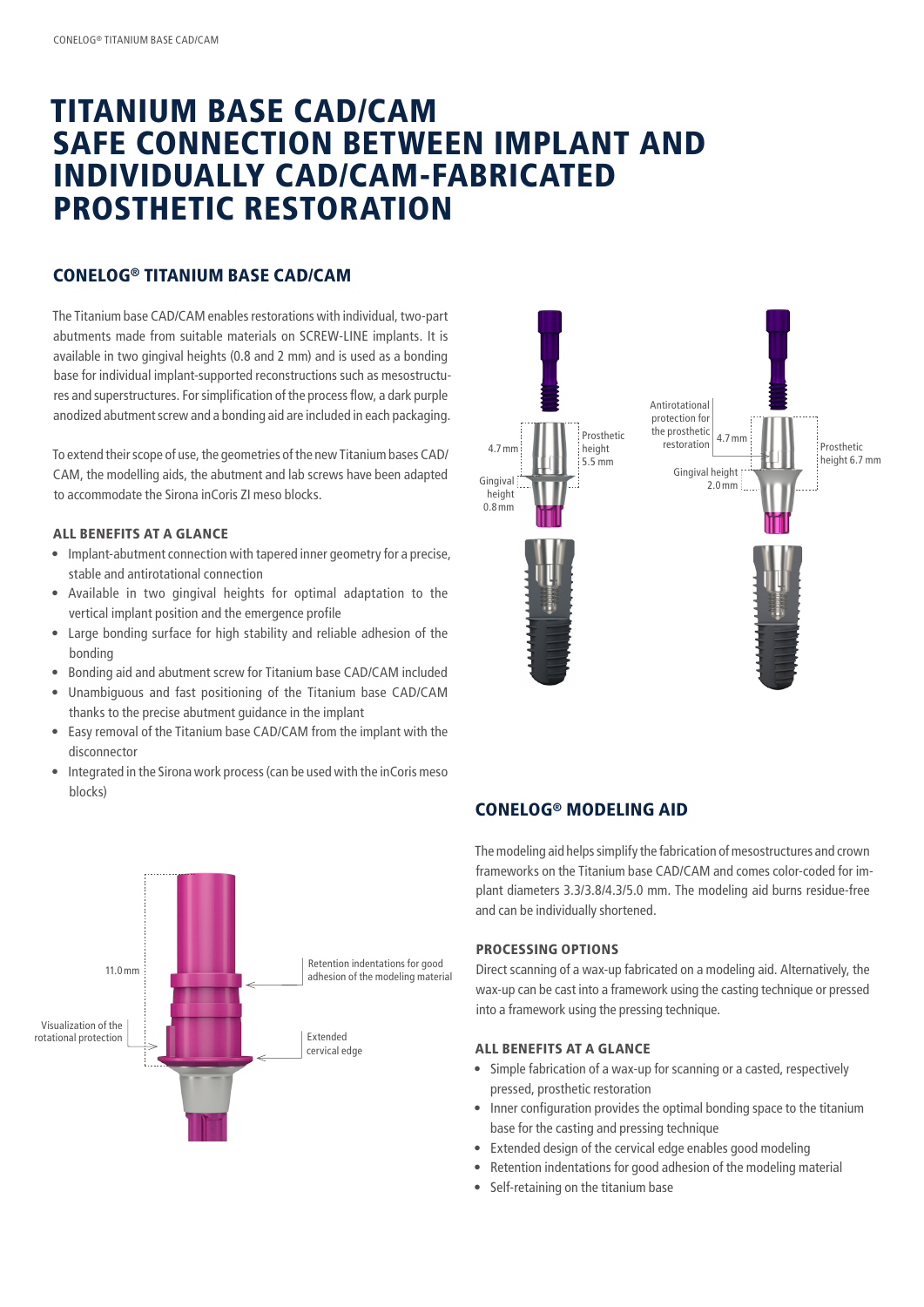## CONELOG® BONDING AID

Using the bonding aid, the Titanium base CAD/CAM can easily be screwed onto the lab analog by hand. This protects the screw channel when blasting the titanium base and avoids glue flowing into the screw channel during bonding of the prosthetic restoration. Bonding aids are included with the titanium bases.

#### ALL BENEFITS AT A GLANCE

- Easy screwing of the Titanium base CAD/CAM to the lab analog without a screw driver
- Protection of the screw channel during sandblasting
- Prevents glue flowing into the screw channel

#### CONELOG® SCANPOST

#### DIGITAL ACQUISITION OF CONELOG® IMPLANTS OR LAB ANALOGS WITH THE SIRONA SYSTEM.

The new scanpost for the Sirona scanbody is a connecting piece for intraoral and extra-oral use between the implant or lab analog and the scanbodies provided by Sirona. This enables digital acquisition of the implant position relative to the remaining dentition and the soft tissue.

#### ALL BENEFITS AT A GLANCE

- Precise fit of the Sirona scanbody to the scanpost
- Integration of the CONELOG implant into the SIRONA work process
- No height offset due to direct support on the implant shoulder





## CONELOG® SCANBODY

#### SCAN-TECHNICAL ACQUISITION OF THE CONELOG® IMPLANT / LAB ANALOG POSITION

The scanbody is used for the optical 3-dimensional intraoral localization of implants and of lab analogs in the working model. Scanbodies are available for implant diameters 3.3/3.8/4.3/5.0 mm and are supplied sterile including an abutment screw.

#### ALL BENEFITS AT A GLANCE

- Unambiguously scannable geometry for precise digital measuring of the implant position
- No height offset due to direct placement on the implant shoulder
- Sterile scanbody for immediate intraoral application
- Highly resistant plastic material for lab-technical multiple use



# CONELOG® ABUTMENT SCREW FOR TITANIUM BASE CAD/CAM

The Titanium base CAD/CAM is supplied with a new dark purple anodized abutment screw. The abutment screw is also available individually. The abutment screw has a smaller screw head diameter and can thus accommodate the Sirona inCoris ZI meso blocks.

The new abutment screw is to be used exclusively for the Titanium base CAD/ CAM.